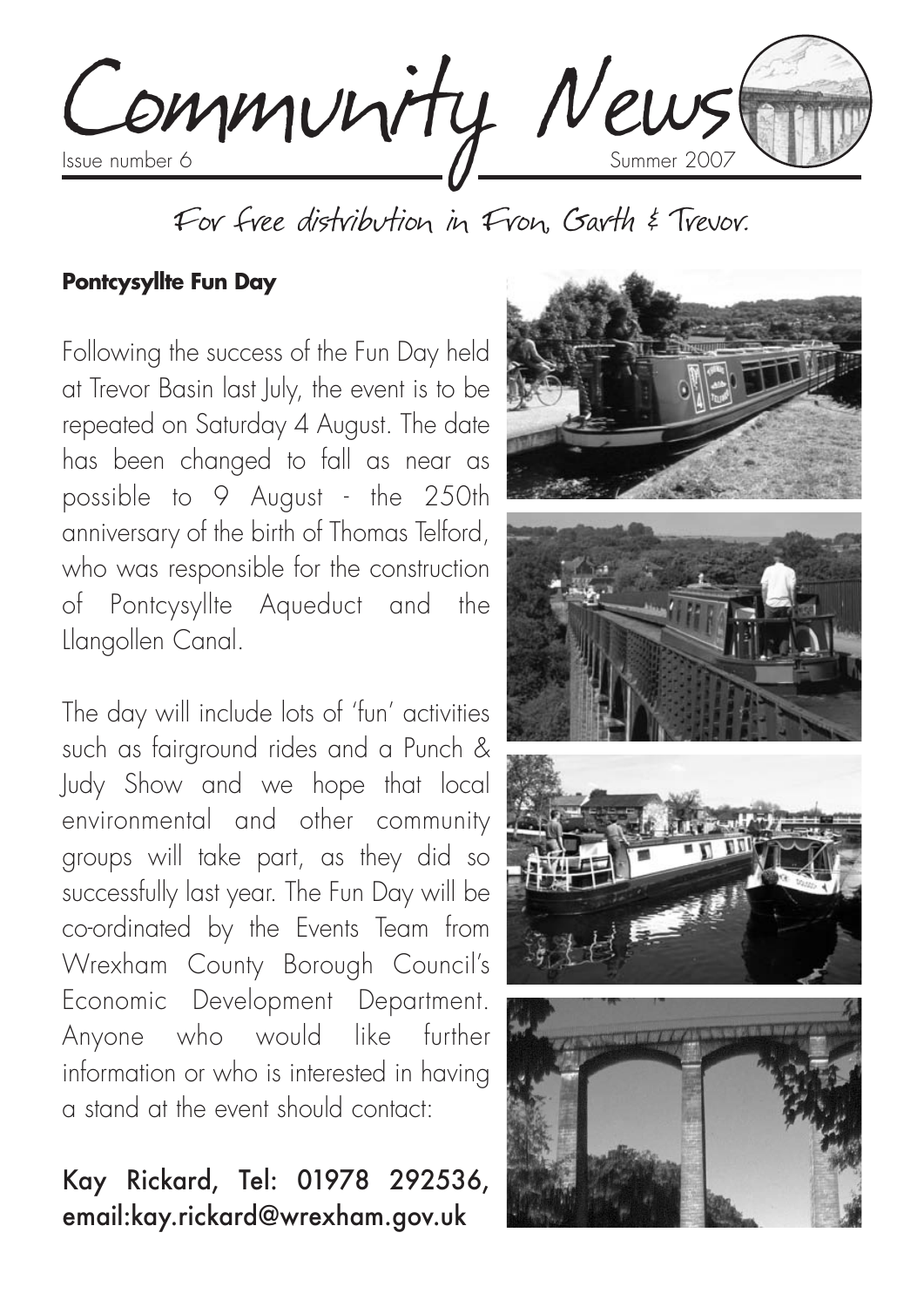## **Links with the Past**

By Emrys Roberts

During the years 1830 to 1896 there lived in the village of Froncysyllte a man who was to make a huge contribution towards raising its status from that of a hamlet comprising a handful of houses, to a thriving village complete with school, places of worship, shops and other facilities which are the essence of the infrastructure of a community.

One of his principle achievements for the village resulted from the abundant support which he and his family gave to the then Vicar of Llangollen for the provision of a place of worship for the parishioners in the village. Throughout his life he remained a loyal Churchman and his reinforcement of Vicar James' efforts was rewarded in September 1871 when St David's opened its doors for public worship. Readers may be interested to learn that the original purpose of St David's was to serve as a Chapel for occasional use as a place for worship and also as a National School.

The gentleman referred to was a Cornishman who came to reside in the village as a young man of nineteen years of age, making his home with John Edwards who lived at Cysyllte Farm (the property known in the present time as 'Fron House'). John Edwards was a prominent member of the Welsh Baptists in the area and in addition to his farming activity he was also the village undertaker.

Those who in those far off times had the pleasure of hearing many and varied tales of this man from Cornwall must have been captivated by his first hand accounts of witnessing, as a very young child being taken to a vantage point on one of the headlands of the Cornish coast the sight of the British Navy escorting the defeated Napoleon down the English Channel. His eye-witness accounts of smuggling and the infamous press-gangs, whipping at the cart's tail and cockfighting made him a most interesting and much sought after raconteur.

He started a life long career as an engineer in the great mining industry of those days in Cornwall and came to North Wales to work in the developing coal mining products and also in the limestone quarrying concerns of the Cornwallis-West family of Ruthin Castle, land owners of a very substantial part of the Township of Cysyllte.

This highly respected Mining Engineer and much loved leading figure in the local community died at Fron in December 1896. A token of the esteem and respect in which he was held is illustrated by the beautiful stained glass window which is to be found at St. David's and is inscribed as follows-

#### *"To the glory of God, in memory of Walter Eddy, born 12.1.1812 died 8.12.1896 – erected by public subscription".*

From a personal point of view I would have been honoured and delighted to have met Walter Eddy and to have learned from him so much regarding the development of the village during the 60 odd years he lived at Fron. It would have been an enormous help to me in my research of the village history.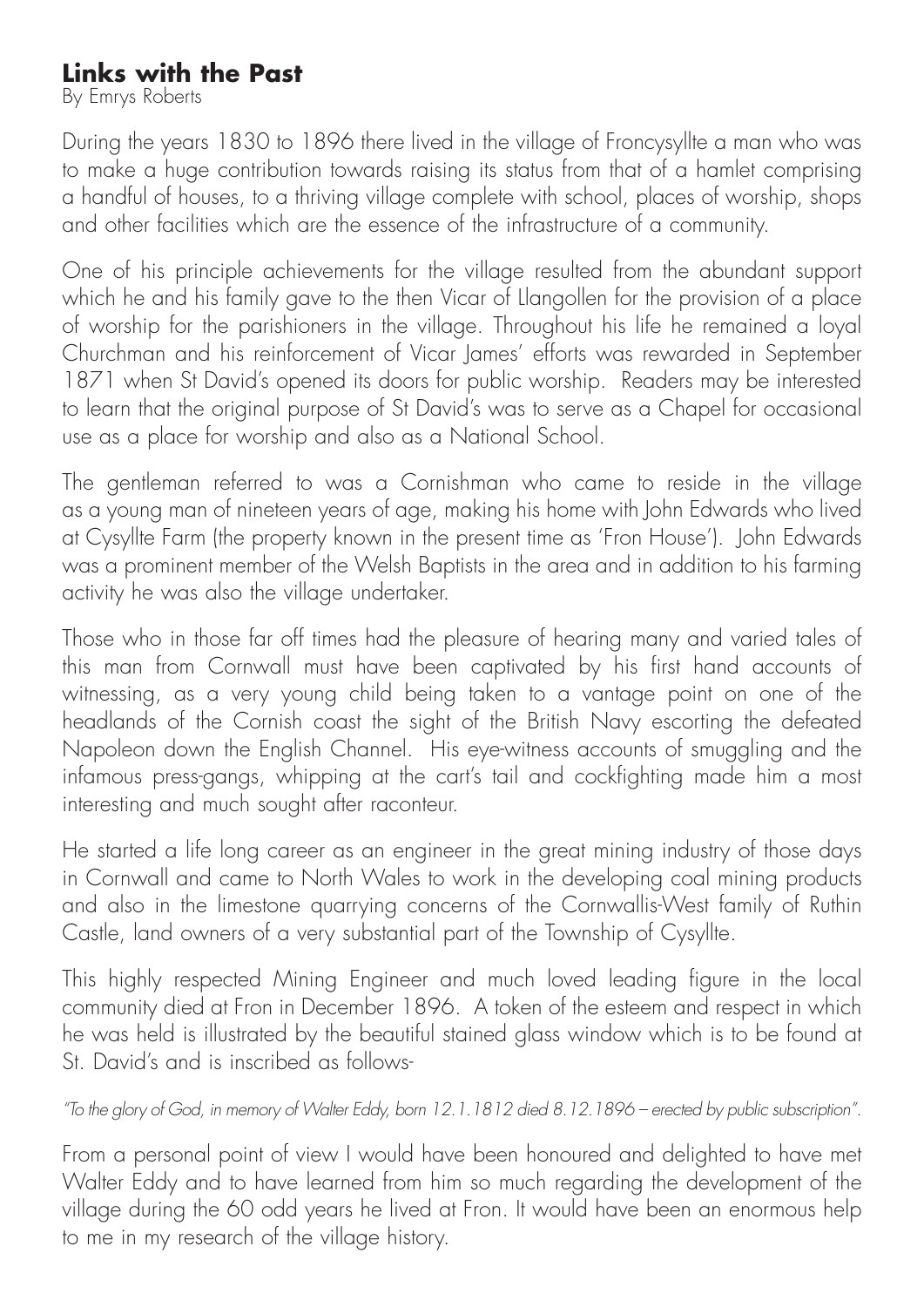## **Chairman's Corner**

I feel very privileged to have been elected as Chairman of the Community Council again, and look forward very much to my year in office.

Our monthly meetings are both interesting and constructive, and cover a considerable amount of issues within our Community from Police matters, Footpaths, Highways, Planning, Projects and many other things.

Our aims are to improve our villages and hope that by discussing together the various problems that our villages have improved over the years. We have money allocated for projects within our three villages and would welcome suggestions from residents.

With the 'summer like' weather we have had during April and early May and now the welcome rain, I am sure your gardens will be in full bloom ready for this year's popular Garden competition. 'Entry forms are included within this Newsletter'.

On a sad note we were very sorry to have a letter from Mrs Audrey Owens resigning from Council after many years as a very valuable member. Audrey has given a considerable amount of time to Council, and her knowledge of the village of Froncysyllte was outstanding. Thank you Audrey for the support and time that you have given this Council over the years.

#### Elfed Morris

## **Froncysyllte Community Centre News**

The Froncysyllte Community Centre Committee has been working towards necessary improvements to the building. They have applied for a £16000 grant from WREN the money that is made available through the land fill companies.

If successful this money will be used to replace the windows, redecorate, fit central heating and toilet facilities for the disabled. With these improvements the centre will be more attractive to more users and be a better facility for the area.

The Committee has to raise £3000 in order to secure the grant funding and have been working towards this aim over the last 12 months. They currently have a shortfall of £2000 and ask that any event to raise money for this important community facility can be supported by as many residents as possible.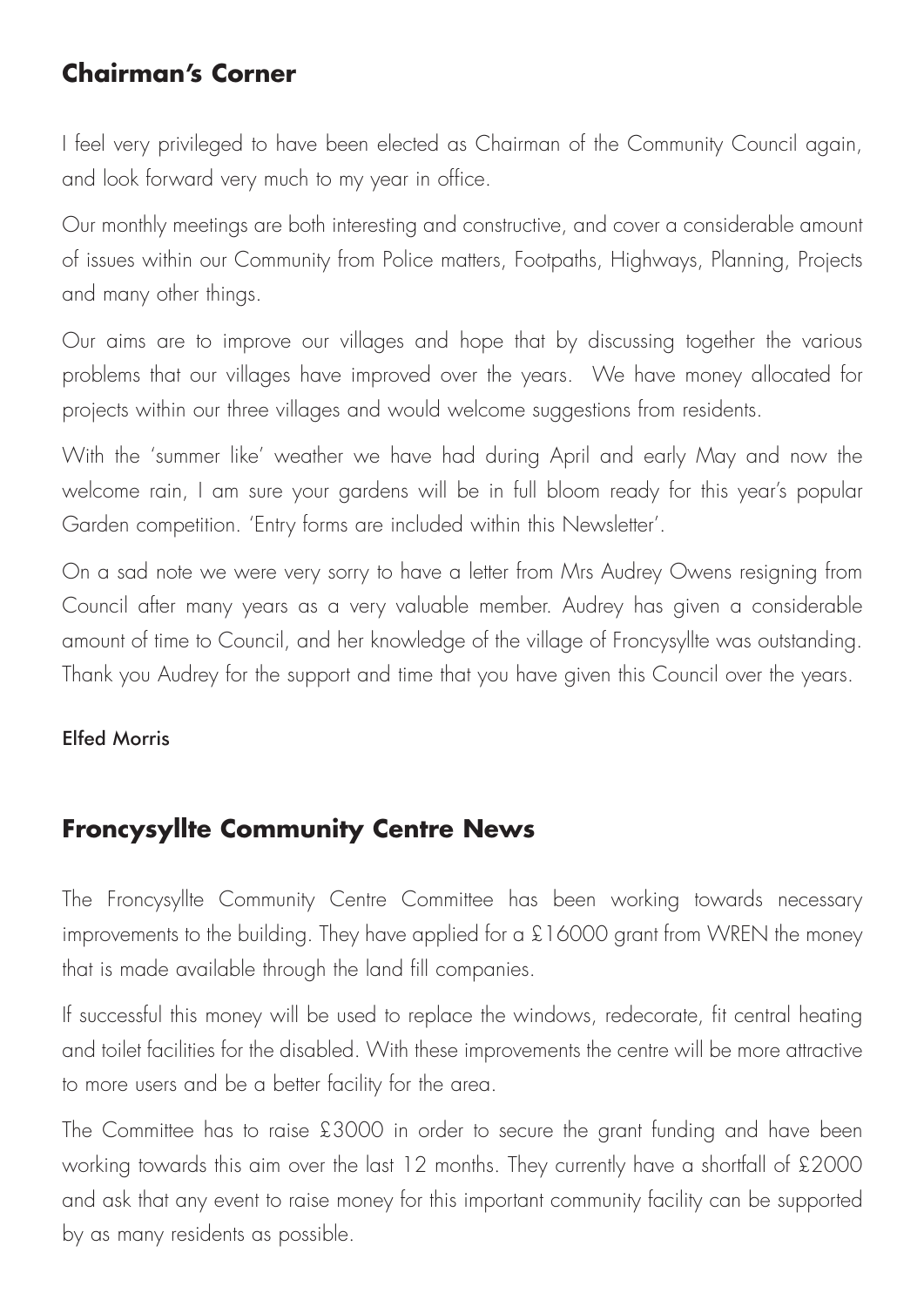# **Message from the Vicar of Llangollen**

I am writing this at the start of Christian Aid week, having just held a service in St Collen's Church to mark the 200th Anniversary of the abolition of slavery in the British Empire. Although this was marked on the 25th March nationally, we tied it in with the newlylaunched Jazz festival in Llangollen which included a so-called 'scratch' Gospel choir performing three songs during the Sunday morning service which the singers had learned in a day-workshop some weeks earlier.

Jazz, of course, has its roots in black Afro-American music of the early twentieth century. The experience of slavery is reflected too in the 'spirituals' as well as the earliest Gospel songs of the mid nineteenth century, and these were all reflected in the service – hymns ranging from John Newton's 'Amazing Grace' to 'Blessed Assurance' and 'Steal Away' were sung with gusto alongside the choir's modern gospel songs.

Perhaps the challenge today facing those who wish to make poverty history is even more daunting than the one which faced William Wilberforce and his co-abolitionists. Today millions of people are still suffering from forms of slavery and human trafficking. In 2005 the International Labour Organisation (ILO) estimated that at least 12.3 million women, men and children were bound by slavery around the world. Of this number 2.4 million will have been trafficked – many women or girls for the sex trade. Poverty makes people an easy target for exploitation and traps families in slave-like conditions – often from one generation to the next.

Hilary Benn, speaking at the opening of the 'Slave Britain' photo exhibition at St Paul's Cathedral on 20 February, said:

"As long as one in five people live in extreme poverty, as long as 77 million children are not enrolled in primary school, and as long as too many countries have ineffective government – there will be a ready supply of victims for the greedy and unscrupulous. "Human trafficking and contemporary slavery are part of the greatest moral challenge today – to end global poverty."

What we chose to spend our money on matters because slavery today, as in the past, is market-driven. If we buy clothing made cheaply in third-world sweat-shops, or drink coffee and tea from producers who pay humiliatingly low wages to their workers, then we are, frankly, compounding the problem. When we try to look for and to buy more fairly traded goods, products, for instance, marked with the 'Fair-trade' Logo, then we really can begin to bring about a change in people's spending power. This in turn can begin to effect long-term changes in the way our global markets are run. It may seem little like small-gesture politics but it's a really important step to think 'Fair-trade' and to buy Fair-trade goods. A little good can so easily do a lot of good because when we work together, all things are possible...

Rev. Andrew Sully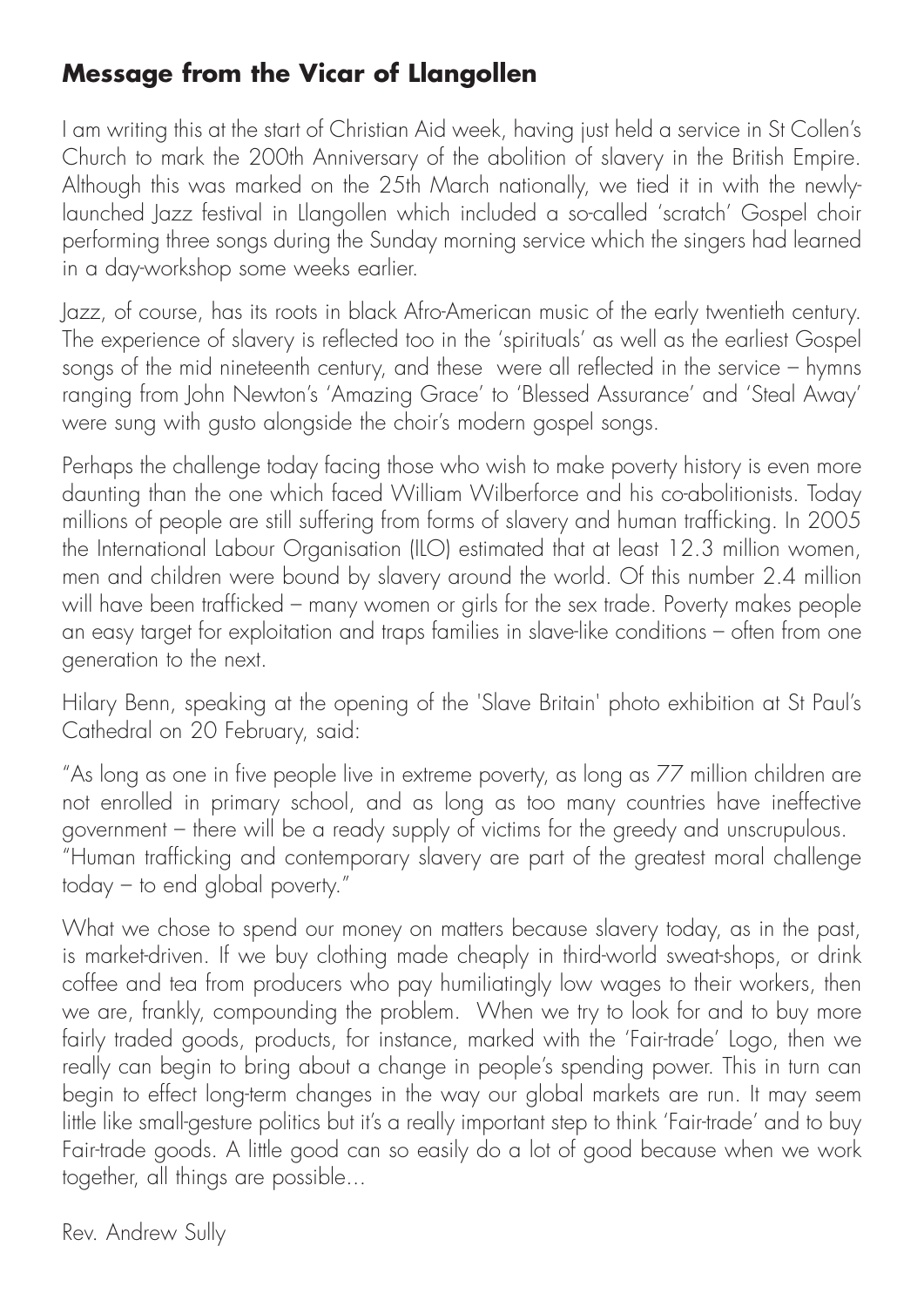## **Latest news from The Fron Male Voice Choir**

Last week saw the Fron Male Voice choir participation in the glitziest evening of the year for Classic Music performers; they sang two songs at the Classic Brit Awards Evening at the Albert Hall. It was an evening to remember as they rubbed shoulders with all the stars of classical music.

Their arrival at the Albert Hall was greeted with a flurry of camera flashes as they walked down the red carpet following Katherine Jenkins and preceding Sting and his wife. With the year that the choir has had so far they have become used to the unexpected but even following all that has happened to them this was a moment of surrealism for the choir.

By now, we all know that in the classic Brits Award for Album of the Year their album "Voices of the Valley" was runner-up to the great Paul McCartney's album "Ecce Cor Meum (Behold My Heart). As far as the choir was concerned the fact that they were even nominated along with stars such as Sting, Sir Paul McCartney, Bryn Terfyl, Katherine Jenkins to name but four of the 10 nominees was an honour in itself. Choir Treasurer Allan Smith said "we had a great time and we were especially pleased that he (Paul McCartney) acknowledged the choir in his acceptance speech - apologised even!"

The choir are under no illusions that their presence at the Albert Hall was down to the fantastic support that they have received from the public as a whole, both in purchasing the album and voting for them for the award.

They are now embarking on a follow-up CD which will be out around October this year, and we hope - with a little bit of luck, and further support from the public that they will be back at the Brits again next year, and who knows maybe this time they will bring back that award to the Llangollen Valley.

## **Bara Brith**

1 lb mixed fruit 1 lb SR flour 12 ozs sugar 3 ozs margarine Soak overnight Pinch of salt

Mug of hot black tea Teaspoon mixed spice 2 eggs well beaten Milk if needed 1 dessertspoon of black treacle (optional)

Next day, rub fat in flour, add salt and mixed spice, then eggs, fruit and treacle. Divide the mixture into  $2 \times 2$ lb loaf tins. Bake in a moderate oven for one and a half to one and three quarter hours.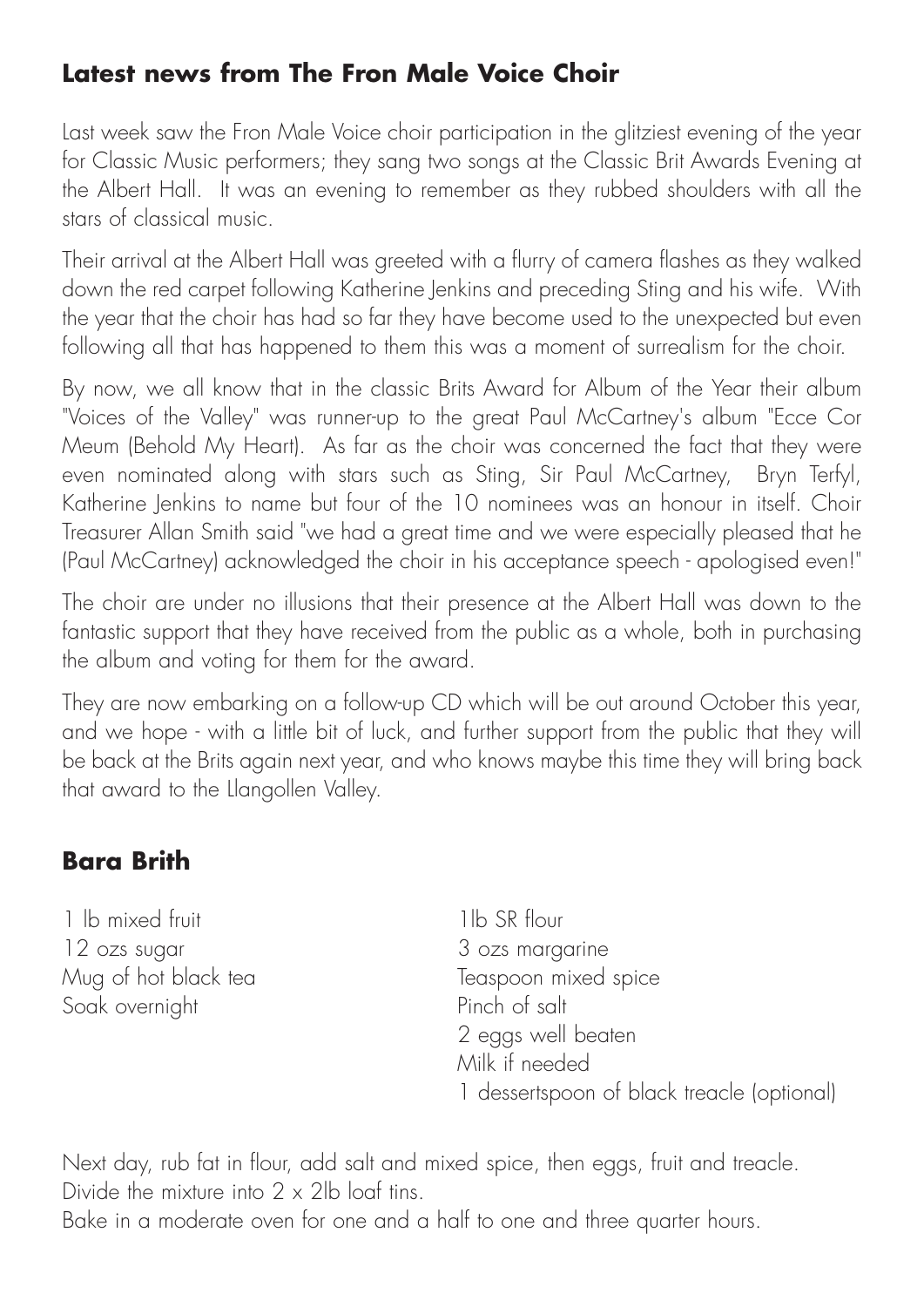## **Aqueduct Community Association**

By Sue Kempster

Following a Public Meeting on the 20th March this year it was decided that the Aqueduct Community Association would be formed. Its aims would be to identify the needs and aspirations that we the people who live in this community would like to address.

Officers were elected, Chairman Sue Kempster, Vice chairman Jim Davies, Secretary Roger Cooper and Treasurer Stephen Edwards.

Representing the villages:

Garth - Andrew Condie, Trevor - Tracey Pugh and Fron - Richard Travis.

Any of the above can be contacted for any information you might require.

There are a large number of members who are eager and willing to ensure this association is a success. However it would be fair to say that Trevor is represented more than Garth or Fron. We welcome anyone as a member but if you live in Garth or Fron please think again about joining this association.

You will have had flyers through your doors by now and hopefully booking forms for our community conference day on 23rd of June. This promises to be an exciting day in terms of progress for us all, and will give everyone the opportunity to make a difference. Lunch is included and a crèche facility is available if required.

If you have not received a booking form and would like to attend please contact clare.lightfoot@wrexham.gov.uk

## **Trevor Youth Club**  *Future politicians?*

Members of the Garth and Trevor Youth Association are working on a mind mapping exercise. Led by Ian Jones of Wrexham Youth Service, they are taking part in a series of activities that will make them better prepared to express their views and objectives. These young people will eventually take their place as part of a Youth Forum to represent themselves, and others, in our community. The acquired skills will enable them to meet with local groups and outside agencies to speak for themselves on all matters that are important to the young people in our society.



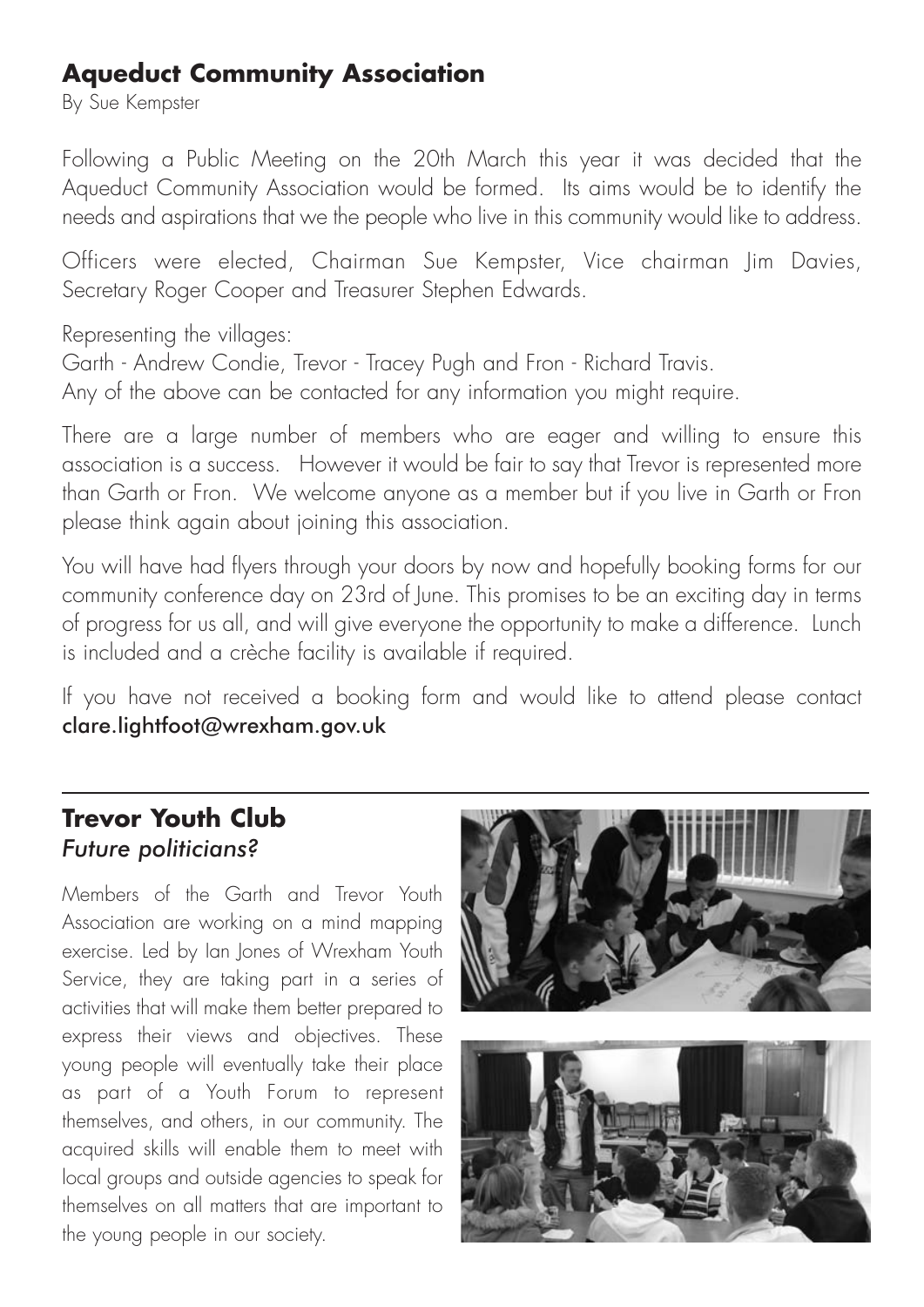

# **Andy Jones**

**Construction and Renovation Extensions-Walls-Electrical Work Plumbing-Plastering-Building Work Replacement Doors Windows-Conservatories** 

> Office 01691 777410 Mobile 07792 829110



Tel: 01691 777835 Fax: 01691 774201

M.O.T'S **REPAIRS SERVICING** To all makes and models



Tel: (01978) 311881

**LR MOBILE CAR SERVICING Proprietor: Les Rowlands** 

Oil, Engine, & Full Services with Check List & Service Stamp.

Tel: 0781 2049193

# **Trevor Wines & Provisions**

Heol Penderyst, Trevor. Open 6.30am – 8om Mon. to Sat. 8am – 8pm Sunday

Newspapers, magazines, fresh vegetables, wines, beer and a good selection of bedding plants. Paper orders taken.

Pay Point facility available

#### **Jones the Roats**

**Narrow Boat Trips** across the Pontcysvilte Aqueduct

**Restaurant Boat available for special occasions** 

Phone 01691 690322 Web page: www.canaltrip.co.uk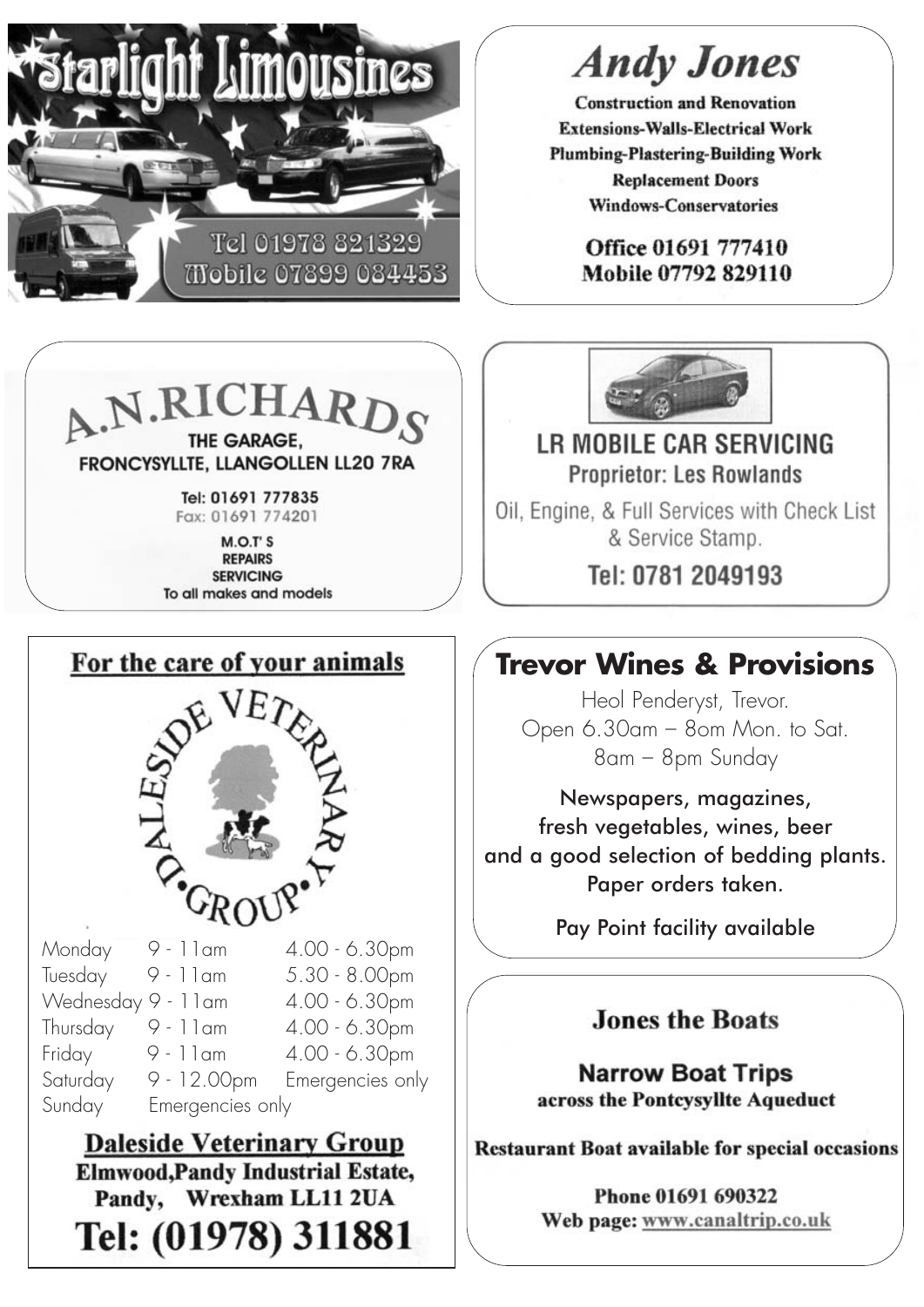

# Summer Opening Hours

**CLIFF'S CHIPPY**

Holyhead Road, Froncysyllte

| Monday   | Closed all day                          |  |
|----------|-----------------------------------------|--|
| Tuesday  | Closed all day                          |  |
|          | Wednesday 11.30am - 5pm                 |  |
| Thursday | 11.30am - 2.00pm 5.00pm - 9.00pm        |  |
| Friday   | $11.30$ am - 2.00pm $3.00$ pm - 10.00pm |  |
| Saturday | $11.30$ am $- 4.00$ pm                  |  |
| Sunday   | $2.00pm - 10.00pm$                      |  |
|          |                                         |  |



• Beds

- **Mattresses**
- Bedframes
- Bedroom Furniture



Beds and Pine, Acrefair Tel: 01978 823117



The Telford Inn Restaurant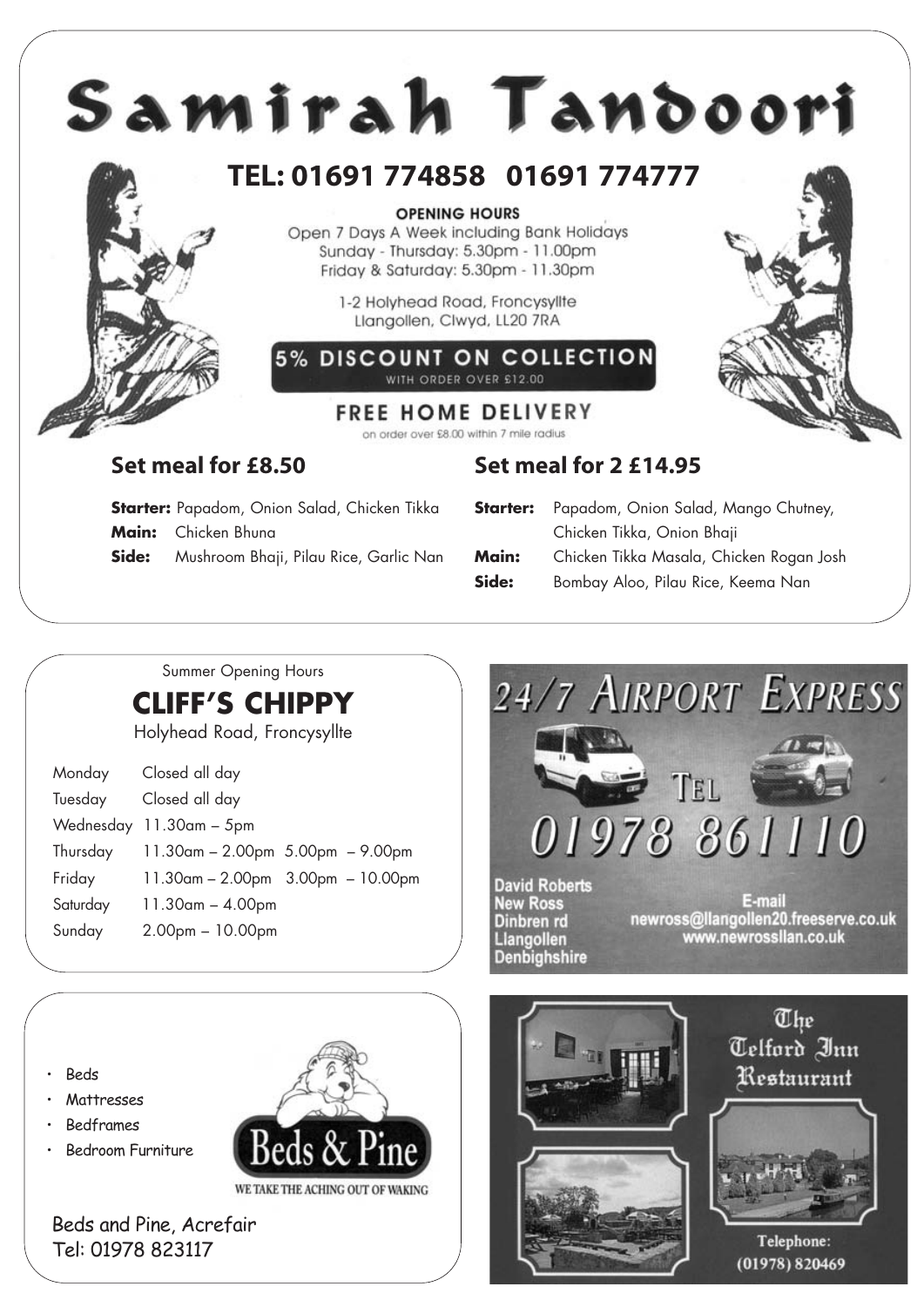**Ouality Servicing for your vehicles** 

#### **CHRIS'S MOTORS**

- Servicing
- **Repairs**
- Tuning
- MOT's
- Bodywork

**24 Hour Recovery** 

Telephone: 01978 824448 / 861261 Aqueduct Garage, Llangollen Road, Trevor, Wrexham



TREVOR<br>LLANGOLLEN<br>LL20 7TR **JIB & ECA REGISTERED** 



mobile: 07801 585 506 telephone: 01978 820286 e-mail: paul@lightyllwynonn.fsnet.co.uk

#### PROSPECT GARDEN TEA ROOM

Blackwood Road, Garth Llangollen LL20 7YL

Tel:/Fax: 01978 821602 Proprietor: Linda Evans

#### **OPENING TIMES**

Easter until End October Wed, Thurs, Fri 12 noon - 5.00pm Sat, Sun & Bank Holidays 10.30am - 5.30pm Closed Monday & Tuesday





#### **Landscapes & Construction**

● **Conservatories** ● **Garden Wall** ● **Paving Patios** ● **Decking** ● **Fencing** ● **All Building Work**

Tel: **01978 810125** Mobile: **07776 183297**

106 Cae Gwilynlane, Cefn Mawr, Wrexham LL14 3PD



Tel: 01978 822933 Mob: 07977 858022 Email: m.e.hereinwales@btopenworld.com Web: www.borrowsrest.co.uk



Ground floor and patio rooms with friendly service !!! Near Trevor Wharf. Good local bar meals dose by. On Offa's Dyke Path Comfortable recently refurbished, good base to tour North Wales. 5 mins Llangellen,<br>10 mins Wrexham, 25 mins Chester, 15 mins Oswestry, 25 mins Shrewsbury

# **JOHN FRANCIS ROBERTS FUNERAL DIRECTOR**



LONG STANDING PRIVATELY OWNED BUSINESS **PROPRIETOR J.A. ROBERTS** 

COMPLETE PERSONAL SERVICE DAY OR NIGHT

# TEL (01978) 810884

10 Crane Street, Cefn Mawr, Near Wrexham,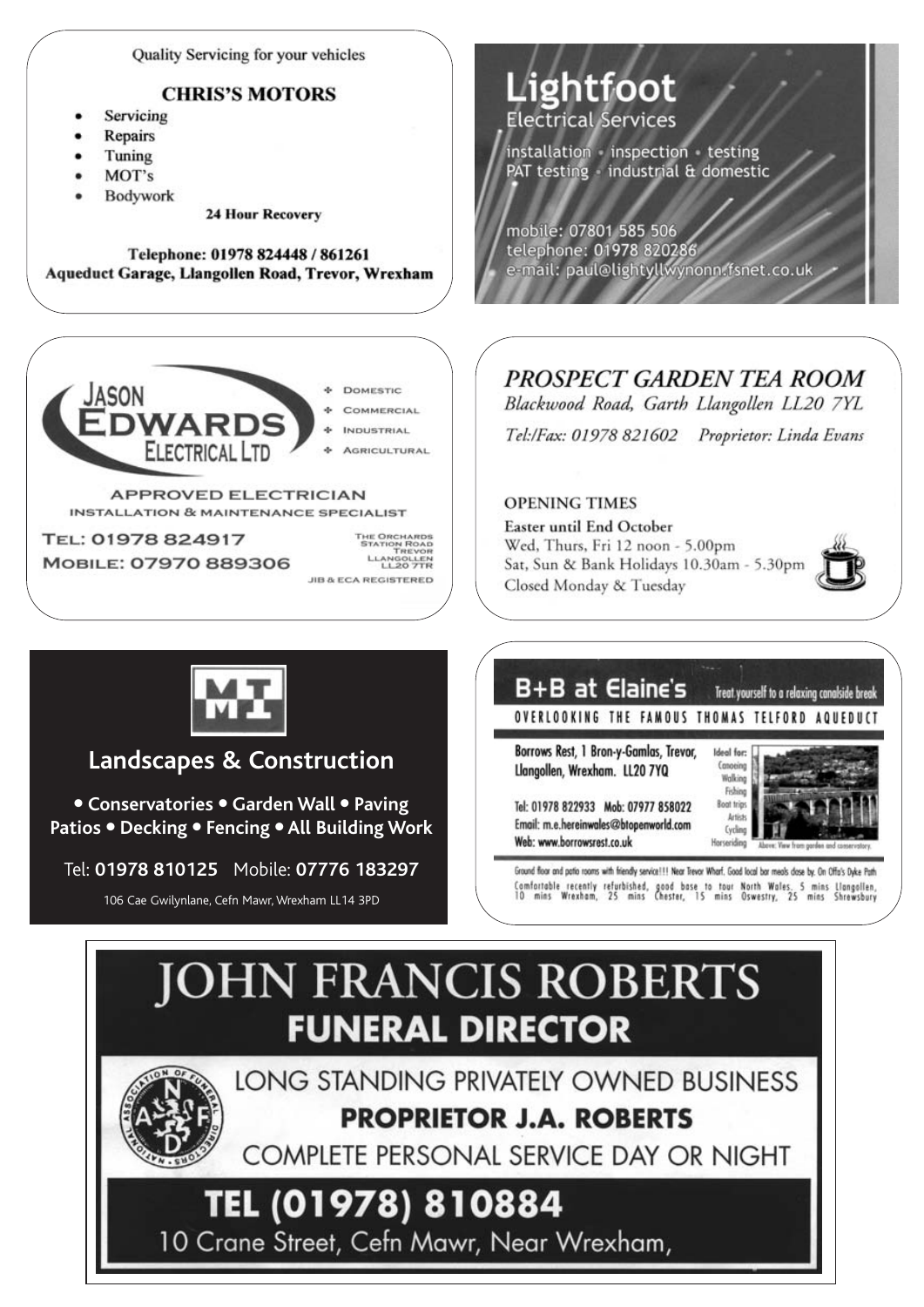

Every Saturday & Sunday

# **Mobile Valeting Team**

Car Wash

Full and Mini Valets

Bikes and Caravans

On the carpark of

# **The Australia Arms**

10am – 5pm

Telephone: 07743817451

Lunch & Teatime Specials Tuesday to Saturday 2 Meals for 1

12.00pm till 2.00pm 5pm till 8.00pm

Aussie Takeaway now open with a range of snacks, available from the car park. Tuesday – Saturday 9am onwards.

Phone orders welcome 07925 693917

## Sunday

12.00pm till 5.00pm

### Traditional Sunday roast

1 course £4.95 2 course £6.95 3 course £8.95

Full menu also available on Sundays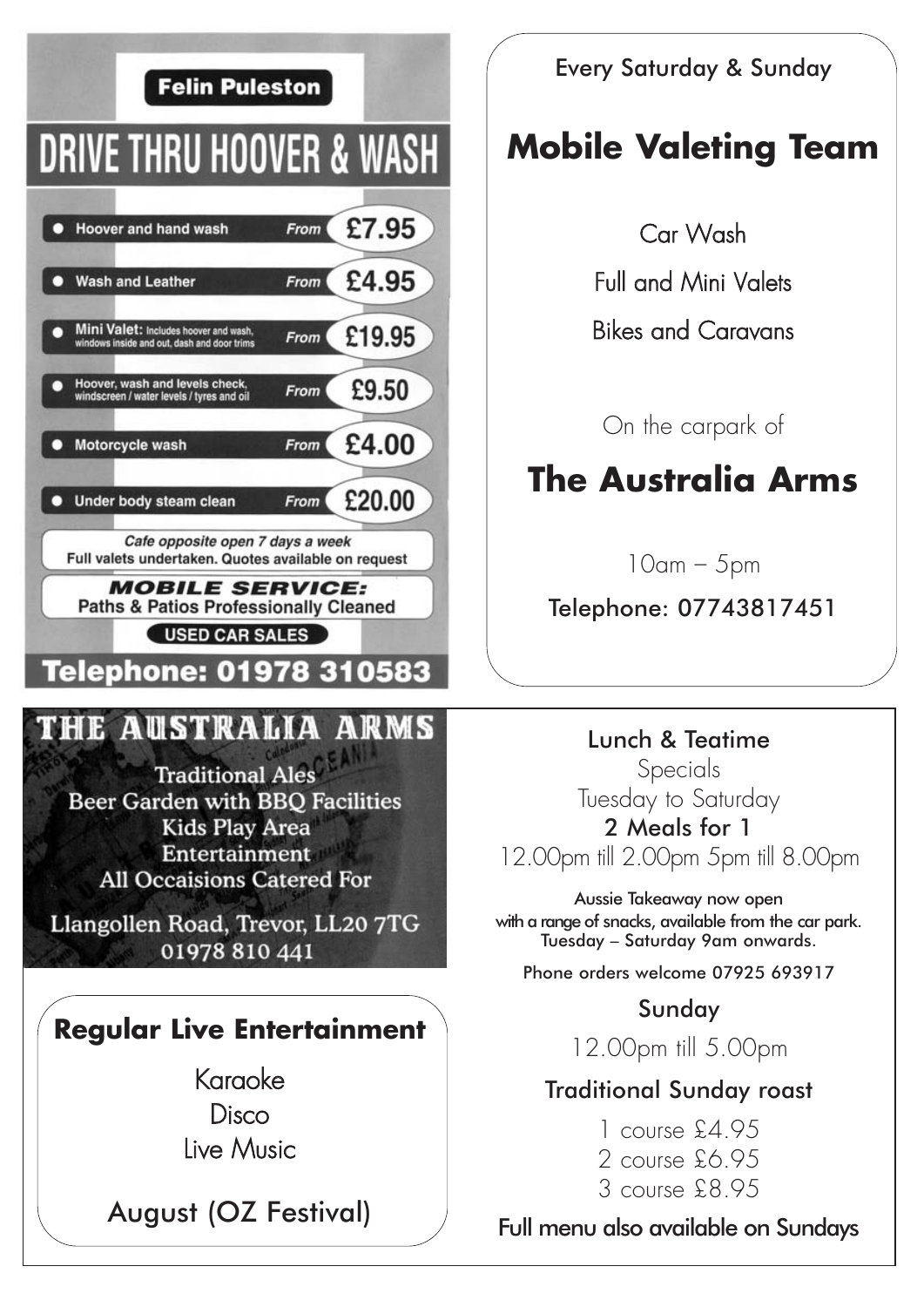### **DEE VALLEY COMMUNITY PARTNERSHIP, CEFN MAWR.**

The Dee Valley Community Partnership offices and staff are no longer located at the Community Enterprise Centre in Well Street, Cefn Mawr. We are now based at the new Ebenezer Centre on Crane Street on the first floor. We are still offering all our familiar services such as Community Transport, DVC P staff support and the Resource Centre (photocopying, laminating and binding) but in a more tranquil and attractive setting. Access to the building at



present will be through the side door (black door) on Hill Street but parking is limited within the immediate vicinity. However, car parks are available at Well Street and Crane Street within walking distance.

At the time of writing we are anticipating the new Café Bar project on the ground floor of the centre will be opening in late June, Early July 2007.

We look forward to seeing you at the Ebenezer centre but if you need any further assistance please do not hesitate to call us on the new telephone number 01978 814990.

## **Garth and Trevor Telecottage.**

(at Trevor Community Centre)

Hours of business are 7pm. to 9pm. Mondays. Tuesdays and Thursdays.

Available services are

Internet Access (broadband), Microsoft software, Printing, Copying, and Laminating.

#### Also available computer and printer repair/maintenance, upgrades etc. All enquires to (01978) 823762

#### **Bird List – Trevor**

By Anne Arnold

House Sparrow, Hedge Sparrow, Robin, Blackbird (Male & Female), Crow's, Chaffinch, Bullfinch, Nuthatch, Great Tit, Blue Tit, Coal Tit, Magpie, Jay, Collared Doves, Thrush, Wren, Woodpigeon, Great Spotted Woodpecker, Ducks, Green Woodpecker, Pheasant, Buzzard, Sparrow Hawk, Kestrel, Geese (flying overhead) What a Noise!! Starlings, Piedwagtail, Lapwing, Heron and Mistle Thrush.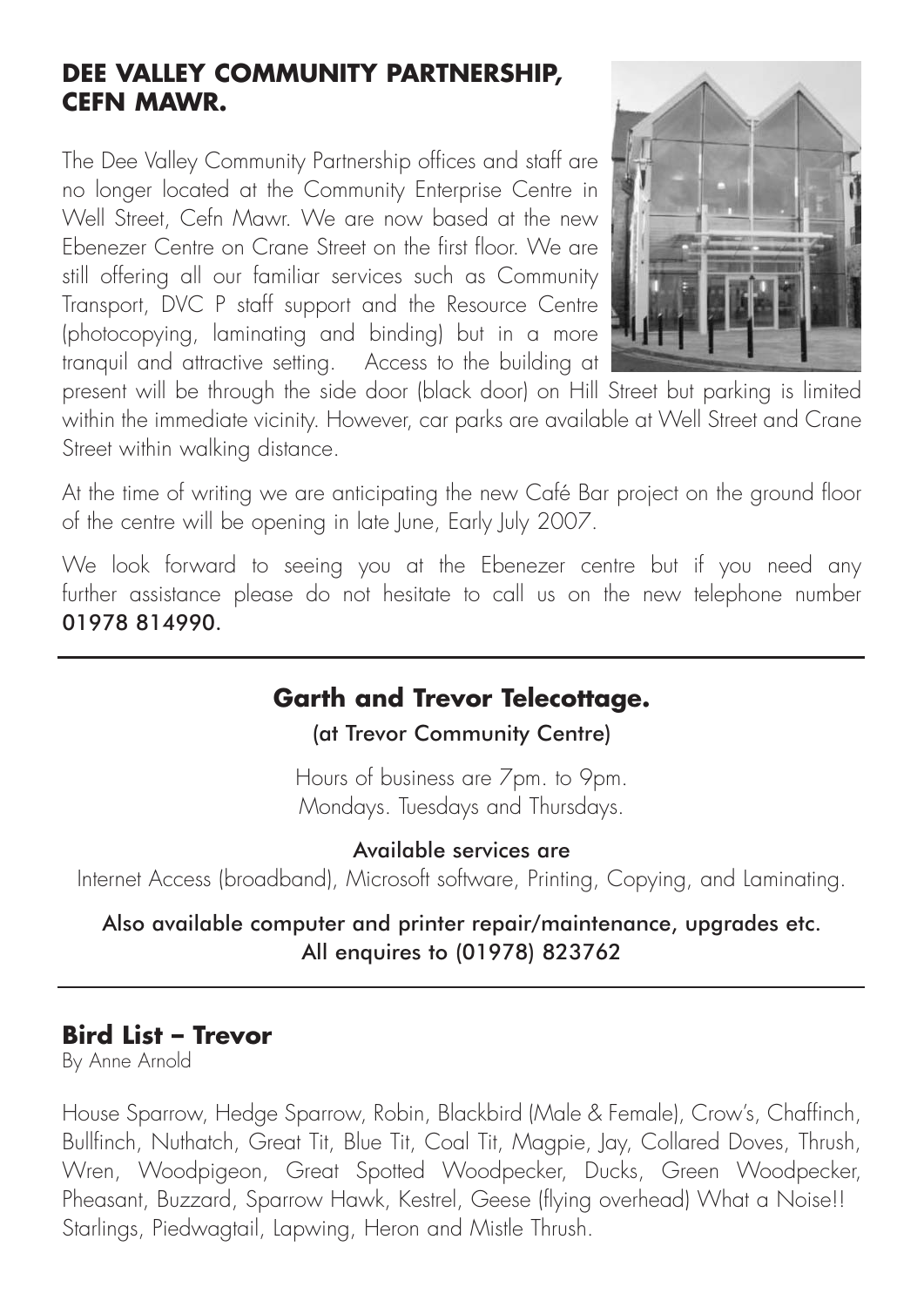# **My year in office**

As you can see from the Chairperson's address, my year in office came to an end in May. And what a year it's been! I feel we as a Community Council have held our end up, and done as much as we have been able to do within the three villages. Our newsletter is going from strength to strength and is the best avenue we have to let you all know what is going on within the ward.

County and Community Councillors are now walking the job, out on the streets with representatives from other county council departments, they are looking to make continuous improvement. The Community Council now keeps a log of necessary jobs with a time line in order that repairs and improvements are carried out quickly and progress monitored. The new Aqueduct Community Association has been set up, more about that later.

Last but not least, Llangollen Rural Community Council now has a place on the Northern Marches Partnership Board, one of only four community councils to achieve this. I have been to so many meetings on behalf of you, my head is reeling with the information I have brought back, and all of this is relevant at some point or other. In short this last year has been a huge learning curve for me and I thank the council members for giving me this opportunity.

It just remains for me to thank the trusty clerk for all her help and guidance and wish Elfed an enjoyable and productive year in office.

#### Sue Kempster

# **Library**

#### The mobile Library calls every three weeks on a Tuesday:

| Trevor Australia Arms   | $9.30 - 9.55$ am   |
|-------------------------|--------------------|
| Garth Rockman's Arms    | $10.00 - 10.20$ am |
| Garth Primary School    | $10.25 - 11.00$ am |
| Pentre Village School   | $11.20 - 11.50$ am |
| Trevor Community Centre | $1.00 - 2.00$ pm   |
| Rhosymedre Comm. Centre | $2.15 - 3.45$ pm   |
| Fron Britannia Inn      | $4.00 - 4.40$ pm   |

#### Dates for 2007:

June No Visit, 3rd July and 24th July. 14th August, 4th and 25th September, 16th October, 6th and 27th November and 18th December.

Any queries regarding the operating of this route should be referred to Rhos Library 01978 840328.

## **ADVERTISING**

1 Business Card - £10.00

2 Business Cards - £20.00

Please mark all communications COMMUNITY NEWS

and include a name and contact number.

Send copy to:Clerk to the Council 1 Ael Y Bryn, Llangollen Road, Trevor,Wrexham LL20 7TF or via e-mail to: clerk@llangollen-ruralcc.org

Telephone Enquiries: 01978 810466 Autumn Issue – deadline for adverts or articles is Friday 17th August 2007

Disclaimer: Llangollen Rural Community Council declares that the publication of any advertisement does not carry its endorsement or sponsorship for the advertiser or their products or services unless indicated.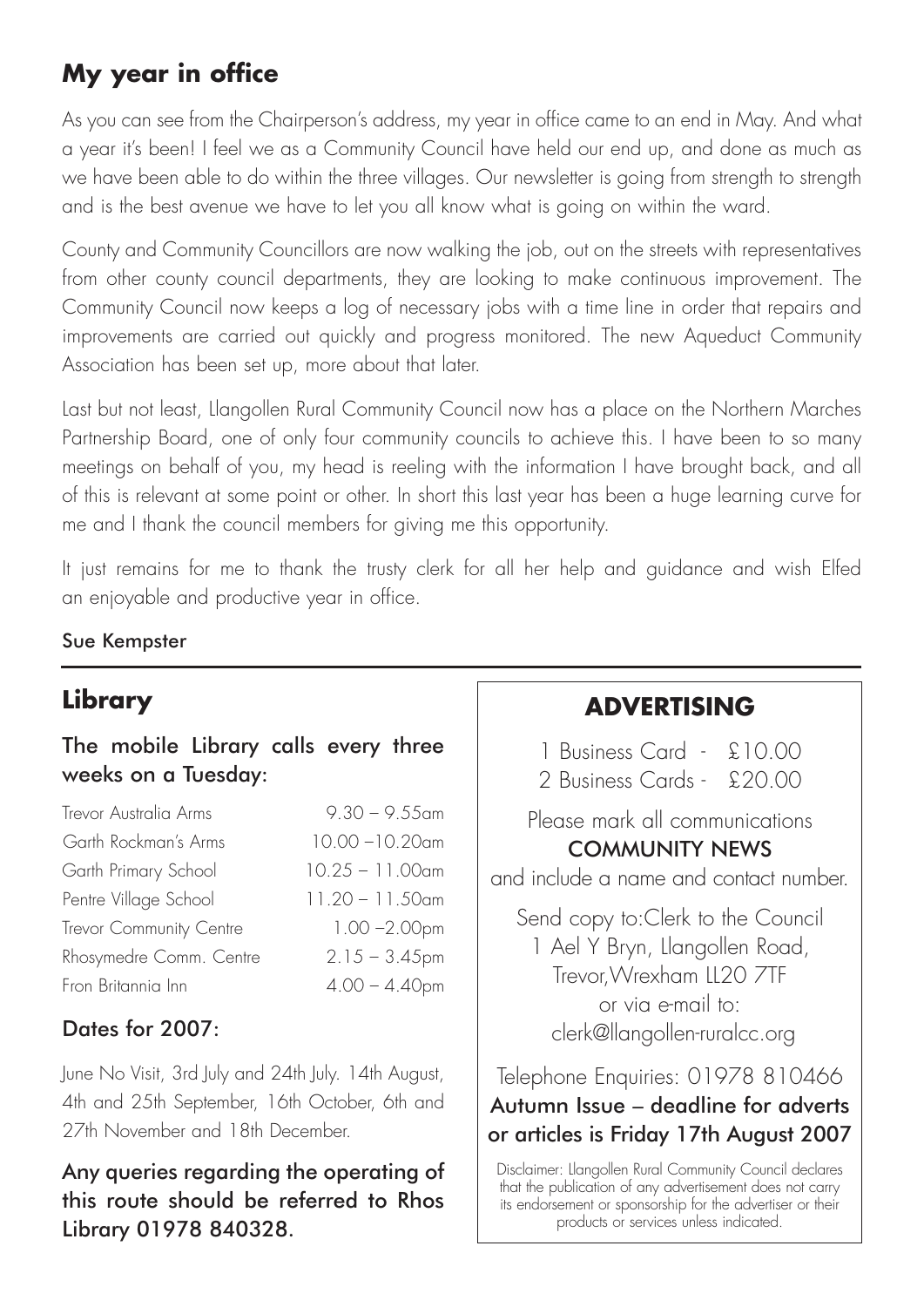## **Fron School News**

On Saturday 16th June a car boot sale will be held in Fron Community Centre 12 noon - 4pm, in aid of Froncysyllte After School Kids Club. Refreshments available.

### Stalls £5 on the day. All welcome.

An Easter disco was organised by Fron School PTFA on March 29th. All of the children enjoyed the evening. Thanks to everyone for their support. £207 was raised for school funds. Twenty six junior children have gone off to Kingswood Activity Centre Denbigh for three days on a residential trip. British Waterways visited school to give an assembly on Waterside Safety followed by workshops.



Millie and Kalum pictured at the Fairtrade Exhibition.

Geraint Roberts has retired as Community Council representative on the board of governors at Froncysyllte C.P. School. The governors, staff and pupils wish to thank Geraint for his commitment and hard work over the past years. Mr James Davies will take his place on the governing body.

A donation of £700 was received earlier this year by Fron School in memory of Gwyn Jones. The school wish to thank Mrs Ruth Jones and family for their kindness, the money will be of great benefit for the development of our outdoor classroom and garden which will be developed during the next year.

## **Bird List – Fron**

By Julie Williams

Blackbird, Blue Tit, Bramblings, Bullfinch, Buzzard, Bullfinch (19th March), Crow, Chiffchaff, Coal tit, Collared dove, Chaffinch Greenfinch, Goldfinch, Great tit, Hedge sparrow, Heron (what a wonderful sight flying overhead), House sparrow, Jackdaw, Long tailed tit, Magpie, Robin, Rook, Song thrush, Starling, Sparrow hawk, Swallow (14th April), Swift (24th April), Willow Warbler (14th April), Cock & Hen Pheasants, Wren, Pied Wagtail and Woodpigeon.

# **Next Community News**

Will be out first week in September and will be delivered to households by Councillors and the two Youth Clubs. Any items for inclusion in this the summer edition, should be in by Monday 20th August 2007.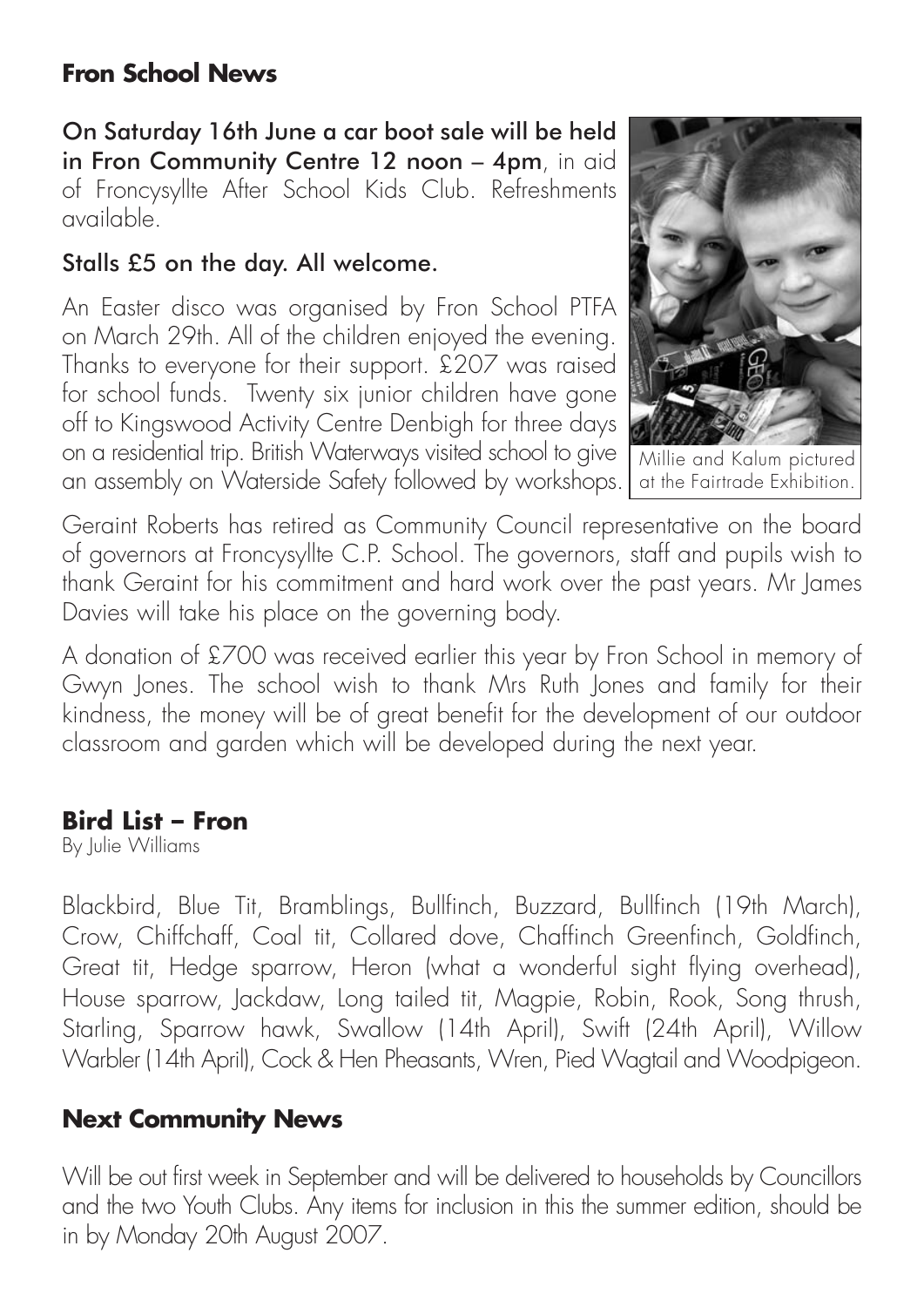## **Froncysyllte Youth Club**

Time seems to have flown by since the Christmas Party where children had a disco and karaoke. Since then they have taken part in ice skating, bowling, Laser Quest, movie stunts and white water rafting in Llangollen.

They have been creative, making bead structures, fridge magnets and Valentine's cards, as well as Easter egg hunting and pancake eating. Fron Youth Club has now over 40 children on its books and 15-20 meet on Tuesdays 6:30 - 9:00 at the Froncysyllte Community Centre.



#### **Update on Pontcysyllte Aqueduct World Heritage Site Nomination**

A great deal of work is currently in progress to draft the nomination and management plan documents. These should be ready for consultation in June/July. An executive summary of the documents will be made available to the general public and an opportunity for local residents and visitors to make comments will be given. For those who wish to read the full documents these will be made available as reference copies at local libraries and on the Wrexham County Borough Council website. The period of the consultation will be made known to local residents via newspapers, local newsletters, libraries and at the Aqueduct's Visitor Centre, nearer the time. All local Community Councils along the proposed site will be officially consulted and given an opportunity to comment.

The latest Pontcysyllte newsletter will be available from the end of May through venues such as the Visitor Centre and Wrexham Tourist Information Centre. Meanwhile work is underway to prepare for the International Canal Conference in Wrexham from 10-12th June. Numerous delegates have already registered their attendance from across the UK. This is a specialist conference with top experts lined up to present academic papers on various aspects of Pontcysyllte Aqueduct and canal. This work will feed into the final nomination document and management plan produced for submission to UNESCO.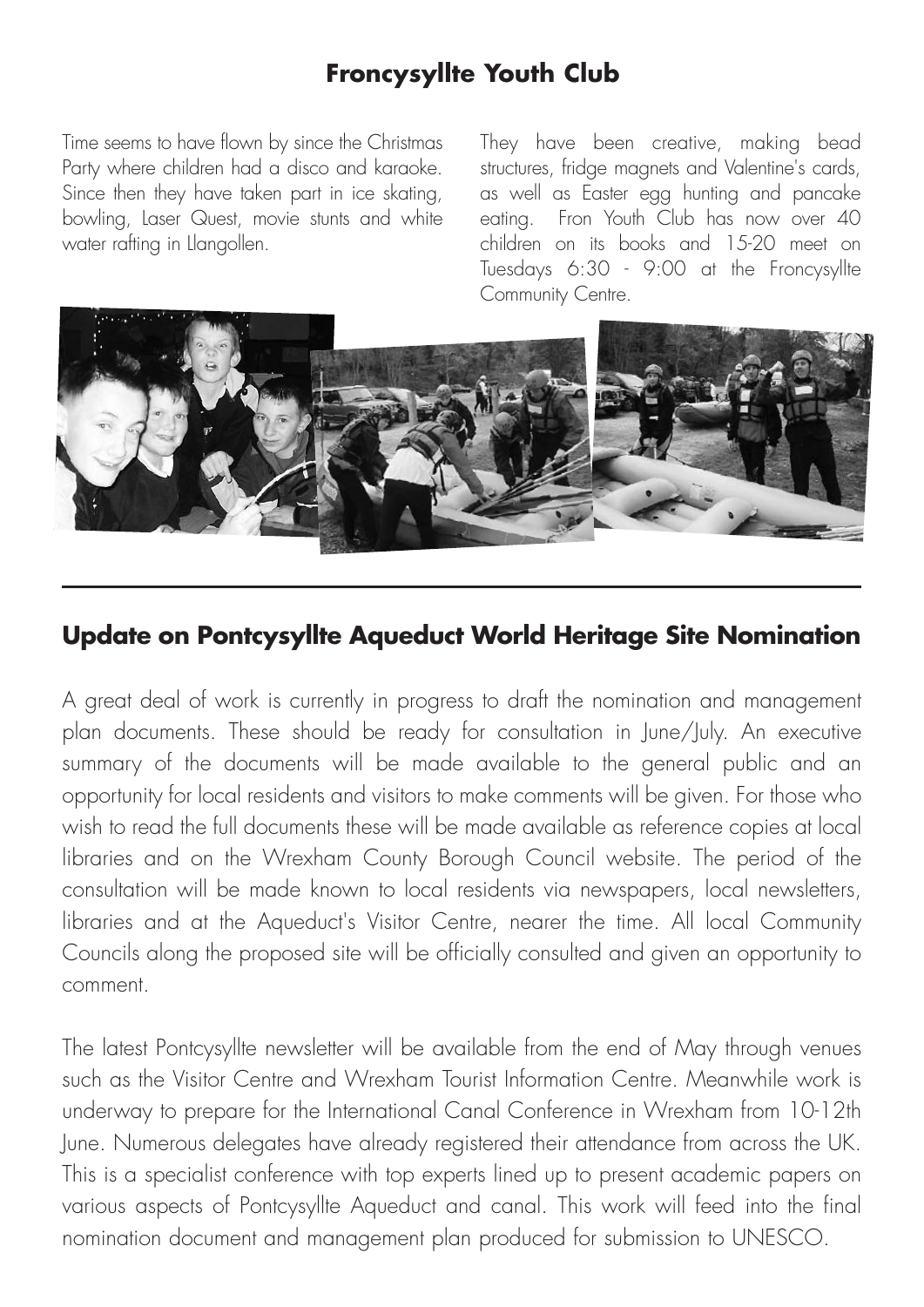## **Best Kept Garden Competition**

Messrs Tom Owens and John Pemberton will judge the Best Kept Garden Competition this year. The competition is open to all residents in Fron, Garth, Tower Hill and Trevor with judging taking place on Wednesday 4th July.

If you are interested in applying please complete the enclosed application form. Or a separate application form can be obtained from your local Councillors, the Clerk, Trevor Estate Shop, and the Post Offices.

#### **Llangollen Rural Community Council. Best Kept Garden Competition 2007 Application Form.**

| Name:    |  |
|----------|--|
| Address: |  |
|          |  |
|          |  |
| Tel. No: |  |

Categories are:-

#### Overall Large Garden Overall Small Garden Hanging Basket Container.

#### \*Please circle category(ies) entered.

Garden Centre Vouchers will be awarded to the 1st, 2nd, and 3rd in each category. A perpetual trophy will be awarded to the most outstanding feature plus voucher and the Monsanto rose bowl for the best garden. Various garden products will accompany the Garden Centre Vouchers.

#### Judging will take place on Wednesday 4th July 2007.

Please return the completed form to:

#### Mrs Sue Jones,1 Ael Y Bryn, Llangollen Road, Trevor by Saturday 30th June 2007.

For further information please telephone 01978 810466.